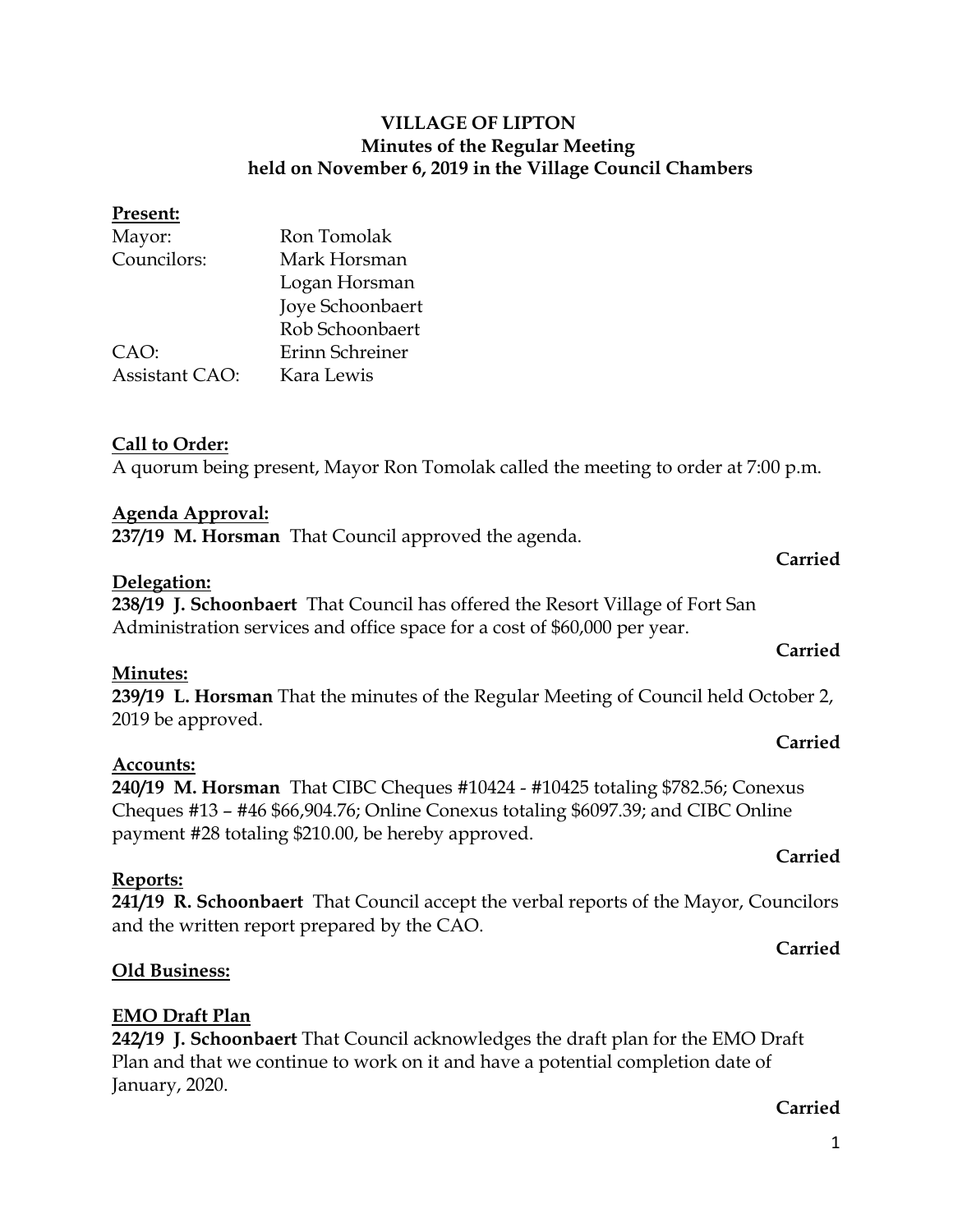#### **VILLAGE OF LIPTON Minutes of the Regular Meeting held on November 6, 2019 in the Village Council Chambers**

**Councillors M. Horsman and L. Horsman declared a conflict before discussion and voting of agenda item E 2. They left the meeting at 7:50 pm and returned to the meeting at 8:10 pm after the discussion and voting.**

#### **Lot Consolidation**

**243/19 J. Schoonbaert** That Council approves the request to have Lot 3, Block 17, Plan EW1316 combined with Lot 4, Block 17, Plan EW1316.

**Defeated**

**Councillors J. Schoonbaert and R. Schoonbaert declared a conflict with Agenda item E4 and left the meeting at 8:10 pm before discussion and voting. They returned to the meeting at 8:28 pm after discussion and voting**

#### **Lot 17 Subdivision**

**244/19 L. Horsman** That Council acknowledges the receipt of a letter from Bertram Scrivens Prior Martin in regards to the subdivision of Lot 17 and the removal of property from the lot.

**Carried**

**Mayor R. Tomolak declared a conflict with Agenda item E6 and left the meeting at 8:28 pm before discussion and voting. Deputy Mayor M. Horsman took the chair and led the meeting during the discussion and voting. Mayor Tomolak returned to the meeting at 8:40 pm and resumed his role as chair.**

#### **Gray Avenue Closure – land sale**

**245/19 J. Schoonbaert** That Council sets the purchase price of the closed road at \$100.00 and that the CAO write the Road Closure and Sale Bylaw to be presented at the next meeting and that all notices be done in accordance to the Public Notice Bylaw.

#### **Carried**

#### **Parking Bylaw**

**246/19 R. Schoonbaert** That Council acknowledges the changes to the Parking Bylaw and that the CAO bring it back to the next meeting for the first reading.

#### **Carried**

#### **Third Man – Staffing Issues**

**247/19 R. Schoonbaert** That Council will wait until they hear from Labour Standards in regards to needing a modified work arrangement or an averaging of hours permit.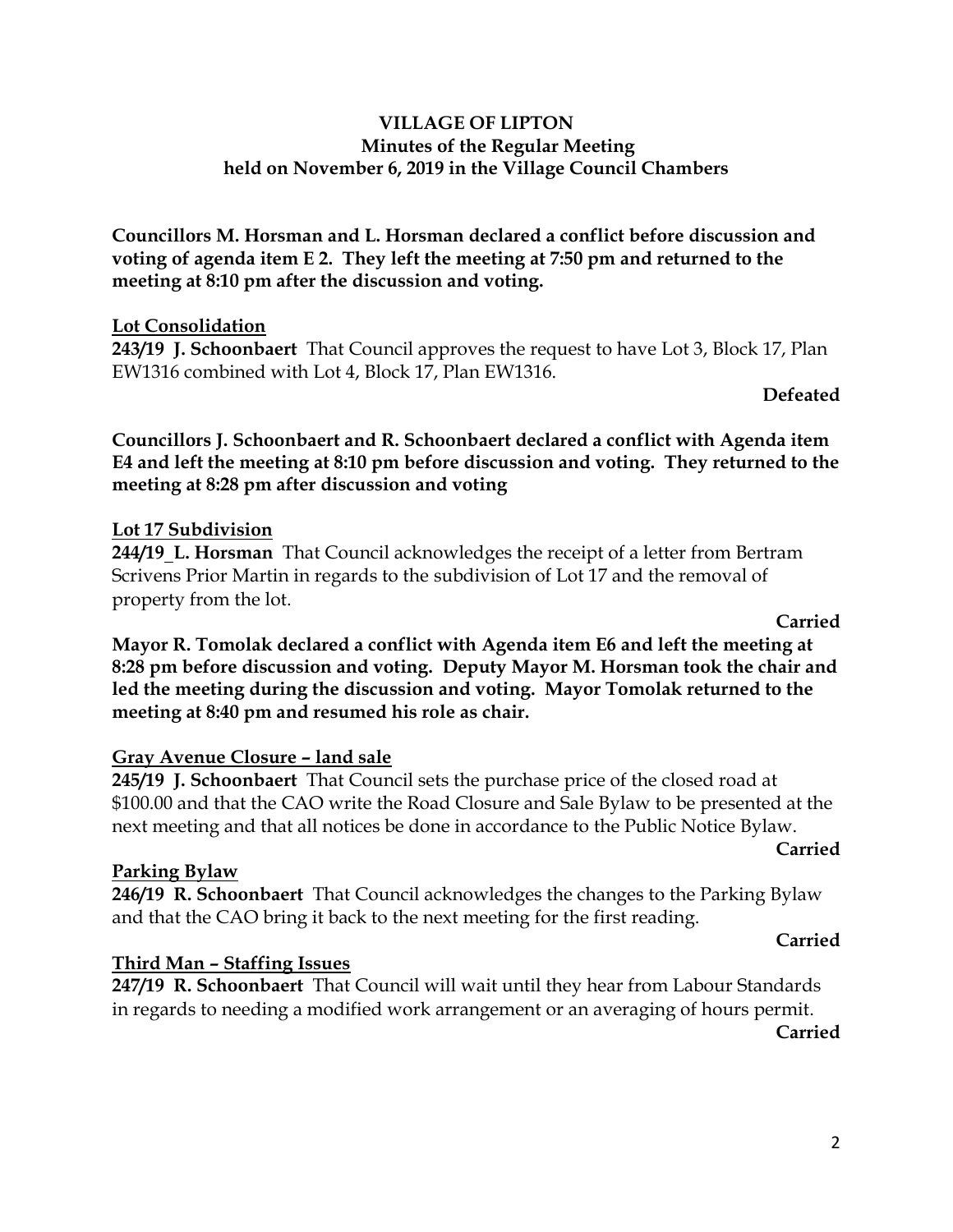#### 3

#### **VILLAGE OF LIPTON Minutes of the Regular Meeting held on November 6, 2019 in the Village Council Chambers**

### **New Business:**

**October 2019 Financial Statement**

**248/19 M. Horsman** That Council approves the October 2019 Financial Statement, attached to and forming a part of these minutes, as presented.

#### **Bank Reconciliation Statement - Update**

**249/19 J. Schoonbaert** That Council has been made aware by the CAO that the remaining bank reconciliation statements for CIBC will not be presented until the Auditor has a chance to help get them back into balance.

#### **LAFOIP – Council Email**

**250/19 J. Schoonbaert** That Council approves the new emailing system that has been set up by Administration as per LAFOIP recommendations.

#### **Asset Management Plan**

**251/19 L. Horsman** That Council accepts the completed Asset Management Plan that was prepared by Municipal Utilities and Walker Projects.

#### **Art Seel – Snow Removal**

**252/19 M. Horsman** That Council agrees to have Art Seel continue to do the snow removal at a cost of \$275.00 per month.

#### **WTP – Pump Purchase**

**253/19 R. Schoonbaert** That Council agrees to purchase a new pump for the WTP.

#### **Remembrance Day – Wreath Laying Ceremony**

**254/19 L. Horsman** That Mayor Tomolak will attend the Remembrance Day Ceremonies in Dysart and will lay the wreath on behalf of the Village of Lipton.

### **Community Policing Report**

**255/19 R. Schoonbaert** That Council accepts the October 1, 2019 Community Policing Report as prepared by the RCMP.

#### **Village of Dysart – Pump Purchase**

**256/19 R. Schoonbaert** That Council approves the sale of three old electrical panels that are obsolete to the Village, to the Village of Dysart for \$200.00.

#### **Carried**

**Carried**

**Carried**

**Carried**

**Carried**

### **Carried**

**Carried**

# **Carried**